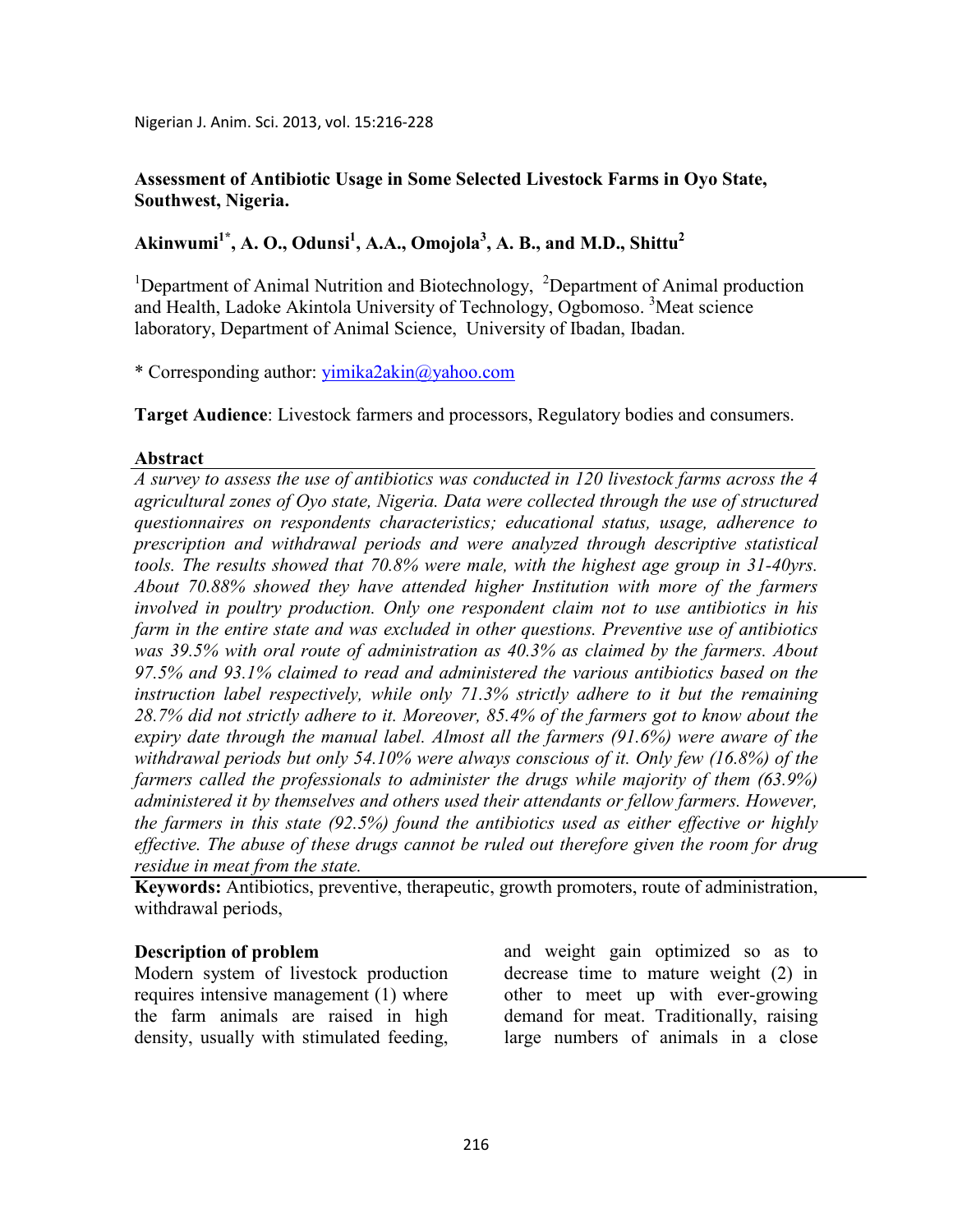proximity often requires the use of the tools of prophylactic, metaphylactic and growth promotional antimicrobials in order to prevent morbidity and mortality, to ensure animal welfare, and for economic benefit (3). In swine, the majority of antimicrobial use is for treatment or prophylaxis of respiratory and enteric disease, while in poultry, antimicrobials are primarily used for intestinal infections, namely colibacillosis and necrotic enteritis (2,3). The method of administration and the volume of antimicrobial used will vary depending on the animal species, stage of production, and risk of disease (3).

The huge benefit accruable to veterinary interventions in animal production is beginning to be overwhelmed by the negative effects of abuse and uncontrolled use, resulting in drug residues (4). The implication of meat drug residue on human health has been said to include antibiotics resistance (4). It is estimated that 60 to 80% of all cattle, sheep, swine and poultry receive antimicrobials at some point in time (5) and according to Jawetz, (6) not more than 5 to 10% of antimicrobial was employed on proper clinical dosage resulting in a wide spread misuse of antimicrobial drugs. Previous observations indicated that antibiotic use as it relates to animal health is more a matter of management quality than it is of farm size (7). Though, Oyekunle and Owonikoko (8) have shown how antimicrobial drugs are being used and abused by poultry farmers in Ogun State, paucity of data exist on whether these drugs are being

administered properly in other parts of Nigeria particularly Oyo state, where there is a large concentration of livestock farms. This study is therefore aimed at generating information on antibiotic usage and level of compliance with instructions, bearing in mind the perceived low level of literacy in the area.

## **Materials and Methods** *Study area*

This work was carried out in Oyo state of South Western part of Nigeria. Oyo state was created in February, 1976 and covers a total of 27,249 square kilometres of land mass. Agriculture is the main occupation of the people in this state while the climatic conditions also favours the cultivation of crops like maize, yam, cassava, millet, rice, plantains, cocoa, palm produce, cashew and livestock production. Oyo State has 33 Local Government Areas (LGAs). For effective administration of agricultural practices in the state, agricultural zones (based on the World Bank assisted agricultural development Programme model) are used with their headquarters bearing the name of the most developed town or city in the area. Oyo state has 4 zones which are Ogbomoso, Oyo, Saki and Ibadan-Ibarapa.

# *Scope and data collection*

One hundred and twenty (120) commercial livestock farms in the state were randomly sampled. Thirty (30) livestock farms were selected in each agricultural zone. Data were obtained through structured questionnaire that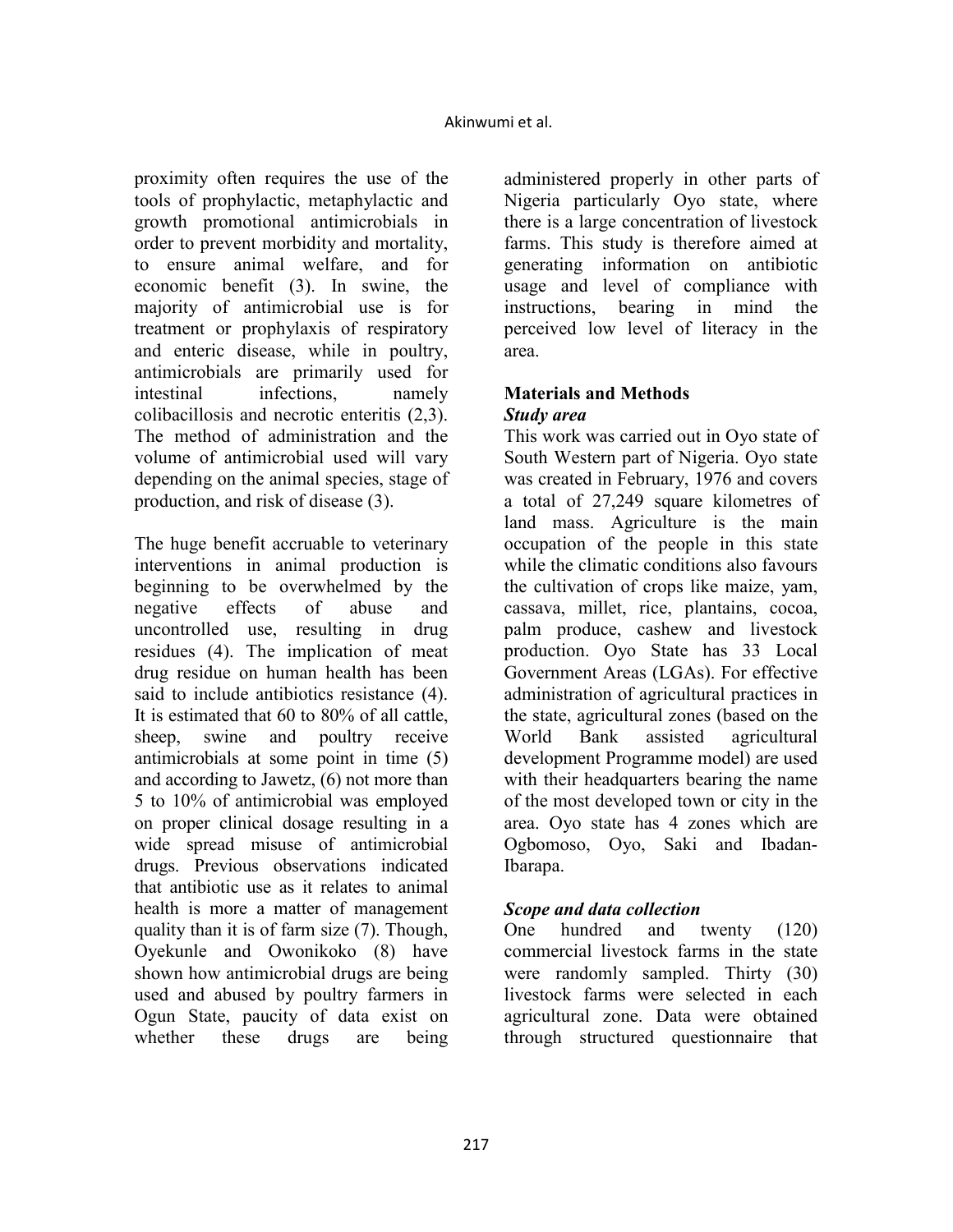adequately cover all relevant information needed for the study and depending on the literacy level of the respondents, a personal interview schedule method was used. Data collected were socioeconomic characteristics of the farms, purpose of usage, dosage, withdrawal period, and route of administration.

## *Data analysis*

The data collected, were collated and analysed, using descriptive statistic tools with the used of SPSS computer software (9) to generate means, percentages and tables.

### **Results and Discussion**

## *Personal profile/socio- economic characteristics of livestock farmers in Oyo state*

The gender variation of livestock farmers in Oyo state had 70.8% male as against 29.2% female (Table 1). Majority of the farmers are within the age bracket of 31 - 60 years with the highest  $(40.8\%)$  in 51 – 60 years. The educational level of the farmers in the state (Table 1) showed that 28.40% of the farmers have attended secondary education while 71.60% showed that they have gone through higher Institution. Years of existence for the farm visited varied, 40.8% of them reported 1-5yrs, 30.8% and 20.8% are for 6-10yrs and 11-20yrs, respectively. Poultry farming appeared more in this area as 41.67% are involved while

10.00% are ruminant farmers and 8.33% are piggery farmers alone.

The findings showed that livestock farming is a male dominated occupation in this environment and could be attributed to the financial resources and energy demands of the venture. This is in agreement with reports of (10) who reported that over 80% of males were involved in cattle production in Ibadan. However, compared with goat production in Ibadan town of Oyo State, female were the dominant (58%) rearers (11). The result gotten in this study was however lower to the figures obtained (93.78%) by (12) for farmers that are engaged in periurban dairy production in Ogun State.

The participation of adults in the venture could be attributed to the financial and family stability of this age group. Taiwo *et al.,* (10) reported that it could be due to the fact that issues of having personal house, sending children to school would have almost been settled, thus they were able to divert their resources to livestock production. It is of importance to say that some of the farmers in this area are retired civil servants and some are about to retire from the service since they are almost clocking sixty years of age for retirement. This is an indication that livestock practice is a good business for retired men after a fruitful career as this will keep them engaged, active and yield returns for them if well monitored.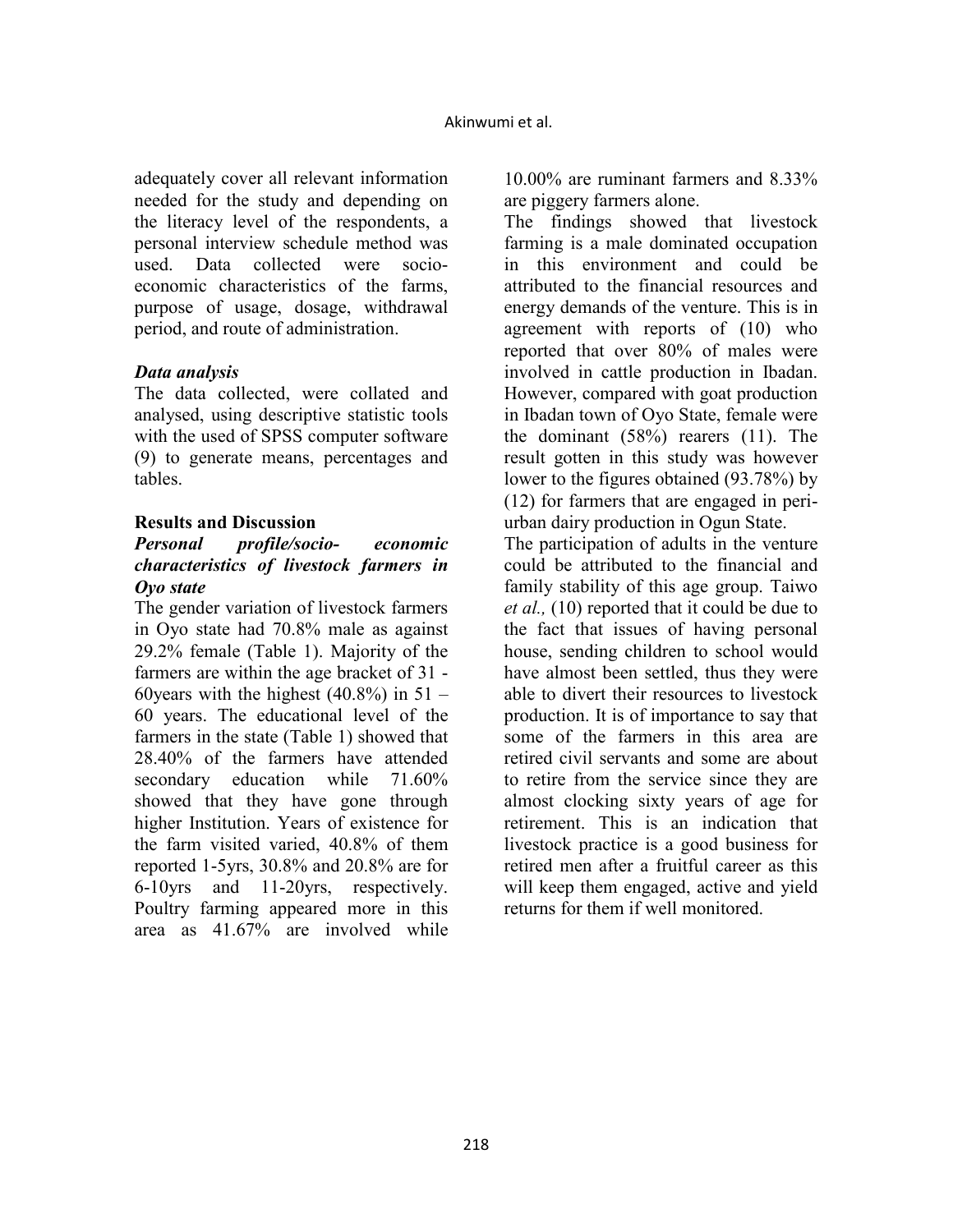| <b>Parameters</b>  |               | Frequency      | $\frac{0}{0}$  |  |
|--------------------|---------------|----------------|----------------|--|
| Gender             | Male          | 85             | 70.8           |  |
|                    | Female        | 35             | 29.2           |  |
|                    | <b>Total</b>  | 120            | 100            |  |
| Age (years)        | $21 - 30$     | 9              | 7.5            |  |
|                    | $31 - 40$     | 18             | 15.0           |  |
|                    | $41 - 50$     | 43             | 35.8           |  |
|                    | $51 - 60$     | 49             | 40.8           |  |
|                    | $>61$         | $\mathbf{1}$   | 0.8            |  |
|                    | <b>Total</b>  | 120            | 100            |  |
| Educational        | Primary       | $\overline{2}$ | 1.7            |  |
| level              | Secondary     | 32             | 26.7           |  |
|                    | <b>OND</b>    | 16             | 13.3           |  |
|                    | <b>HND</b>    | 31             | 25.8           |  |
|                    | B. Sc         | 33             | 27.5           |  |
|                    | M.Sc/MBA      | $\mathfrak s$  | 4.2            |  |
|                    | Ph. D         | $\mathbf{1}$   | 0.8            |  |
|                    | Others        |                | $\overline{a}$ |  |
|                    | <b>Total</b>  | 120            | 100            |  |
| Years of existence | $1 - 5$       | 49             | 40.8           |  |
|                    | $6 - 10$      | 37             | 30.8           |  |
|                    | $11 - 20$     | 25             | 20.8           |  |
|                    | $21 - 30$     | $\overline{4}$ | 3.3            |  |
|                    | $>30$         | 5              | 4.2            |  |
|                    | <b>Total</b>  | 120            | 100            |  |
| Types of livestock | Poultry       | 50             | 41.67          |  |
|                    | Ruminant      | 12             | 10.00          |  |
|                    | Piggery       | 10             | 8.33           |  |
|                    | All the three | 9              | 7.50           |  |
|                    | Poultry &     |                |                |  |
|                    | Ruminant      | 9              | 7.50           |  |
|                    | Poultry &     |                |                |  |
|                    | Fishery       | 16             | 13.33          |  |
|                    | Poultry &     |                |                |  |
|                    | Piggery       | 14             | 11.67          |  |
|                    | <b>Total</b>  | 120            | 100            |  |

**Table 1: Socio-economic characteristics of respondents/farmers in Oyo state**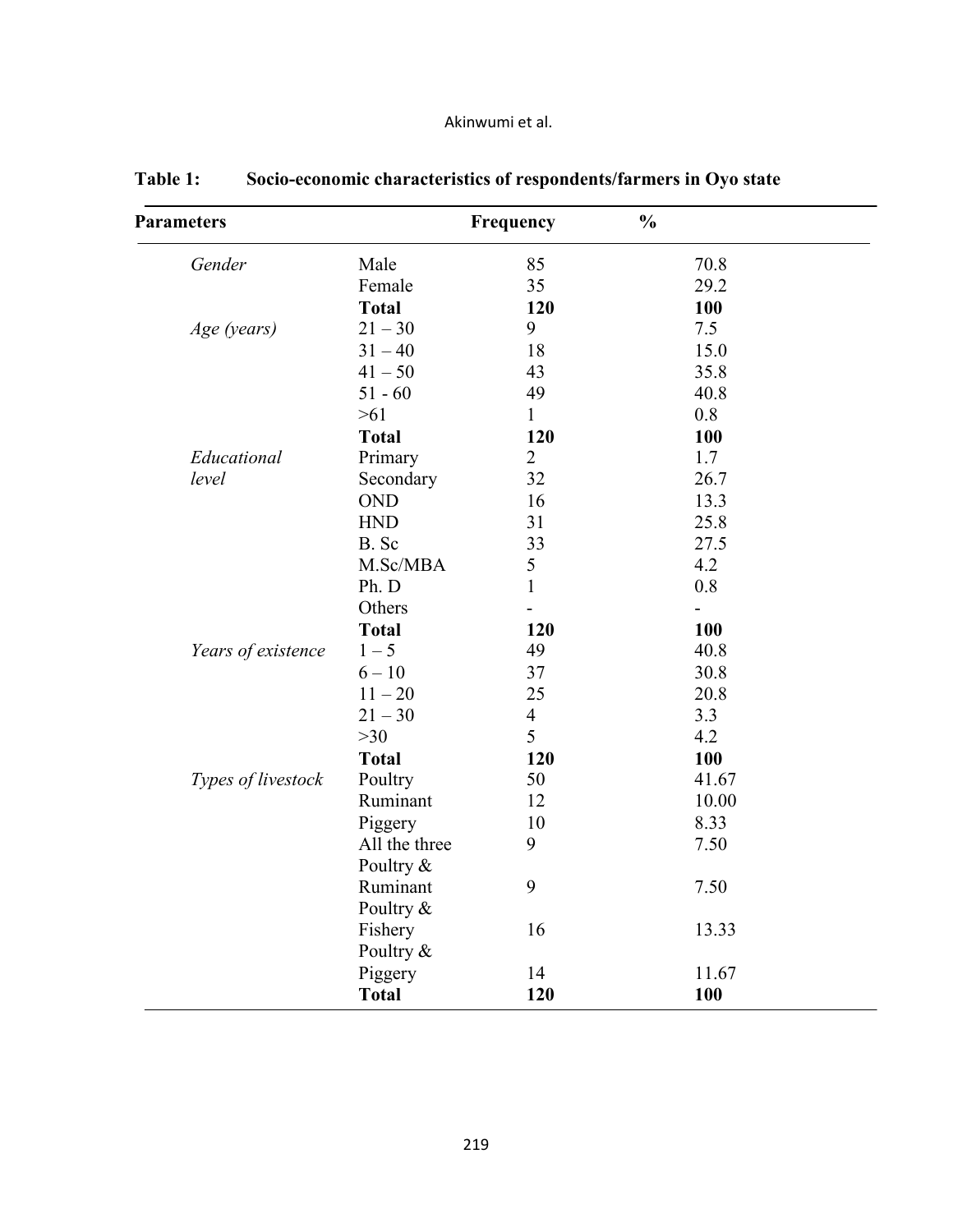Adebayo and Adeyemi (13) have previously shown that education is a key factor in shaping the perception of farmers. The high level of education in western Nigeria could be traced to the free education introduced in the old western region where by government schools are free and this has indeed increased the awareness, attitude and importance of education in the region and possibly rubbed off on this generation. Years of existence of most farms in the study was in agreement with (8) that reported 51% and 26%, respectively for 1 to 5 and 6 to10 years of farm existence in their survey work on poultry in Ogun state. The pattern here indicated a sudden revolution in agricultural practices within the last 5 years, most probably due to Youth Empowerment Scheme and favourable government policies. The rush for poultry production might be due to the short generation interval and the perceived huge return on investment.

## *The use, purpose and route of administration of antibiotics*

Nearly all the respondents (99.2%) claimed to use antibiotics in one form or the other (Figure 1). The purpose of usage as shown in Table 2 indicated that preventive purpose ranked highest with

39.5%, curative (33.6%) and growth promoters (24.4%). Oral route of administration was highest with 40.3% (Table 2). This result was in line with (5) that estimated that 60 to 80% of all cattle, sheep, swine and poultry in the US receives antimicrobials at some point in time. Raising large numbers of animals in a confined environment often required the use of antimicrobial drugs in order to prevent morbidity and mortality, to ensure animal welfare and for economic benefits (3). The respondents' reason for the use of antibiotics was in line with the general use of the drug. According to Silbergeld *et al*. (2) and Rosengren *et al*. (3) antibiotics are used therapeutically to control infectious diseases and prophylactically to reduce the population of intestinal microbes which leads to more efficient feed conversion and weight gain. These drugs control many infections that are promoted by livestock production in present day farming conditions, making meat cheaper and more available. The constant usage however, promotes the development of microbes resistant to these drugs (14). The main sources of antibiotic residues in broiler meat are the therapeutic and growth promoting antibiotic drugs (3, 14).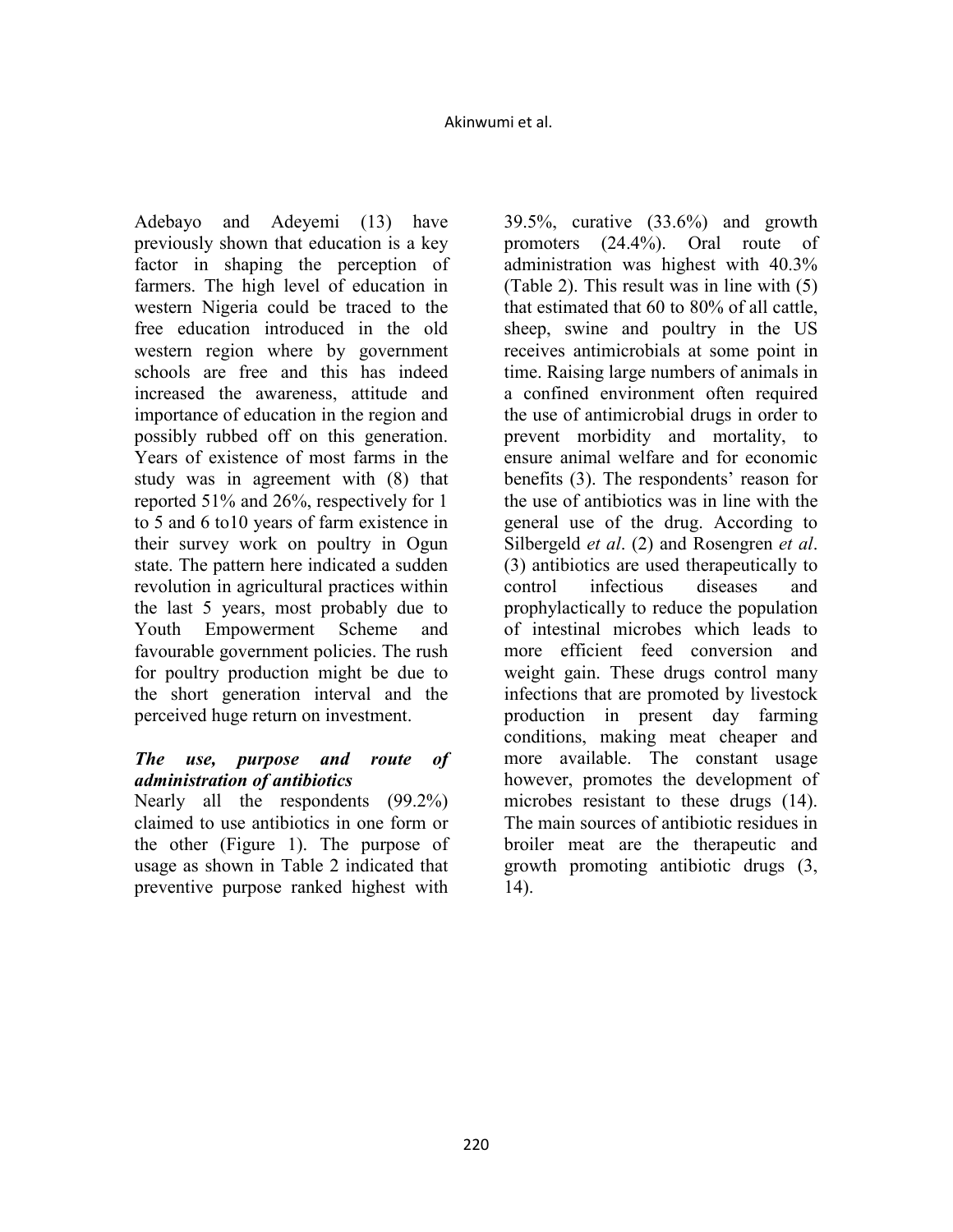|  | Akinwumi et al. |  |  |
|--|-----------------|--|--|
|--|-----------------|--|--|

| Table 2: |                   |                | Purpose and Route of antibiotic administrations in Oyo state |  |
|----------|-------------------|----------------|--------------------------------------------------------------|--|
|          | <b>Parameters</b> |                | $\frac{1}{2}$<br>Frequency                                   |  |
| Purpose  | Preventive        | 47             | 39.5                                                         |  |
|          | Curative          | 40             | 33.6                                                         |  |
|          | Feed additives    | 16             | 13.5                                                         |  |
|          | Growth promoter   | 13             | 10.9                                                         |  |
|          | Others            | 3              | 2.5                                                          |  |
|          | <b>Total</b>      | 119            | <b>100</b>                                                   |  |
| Route    | Oral              | 48             | 40.3                                                         |  |
|          | Injection         | 17             | 14.3                                                         |  |
|          | Feed              | 7              | 5.9                                                          |  |
|          | Oral/injection    | 16             | 13.5                                                         |  |
|          | Oral/feed         | $\overline{2}$ | 1.7                                                          |  |
|          | Injection/feed    | 5              | 4.2                                                          |  |
|          | All               | 24             | 20.2                                                         |  |
|          | <b>Total</b>      | 119            | 100                                                          |  |





In this study, the preventive use of antibiotics ranked contradicts the findings of  $(8)$  who reported curative (therapeutic use) as the highest which

highest (59.9%) followed by growth promotion (28.8%) and lastly preventive use  $(9.6\%)$ . This has shown the need for effective antimicrobials to treat and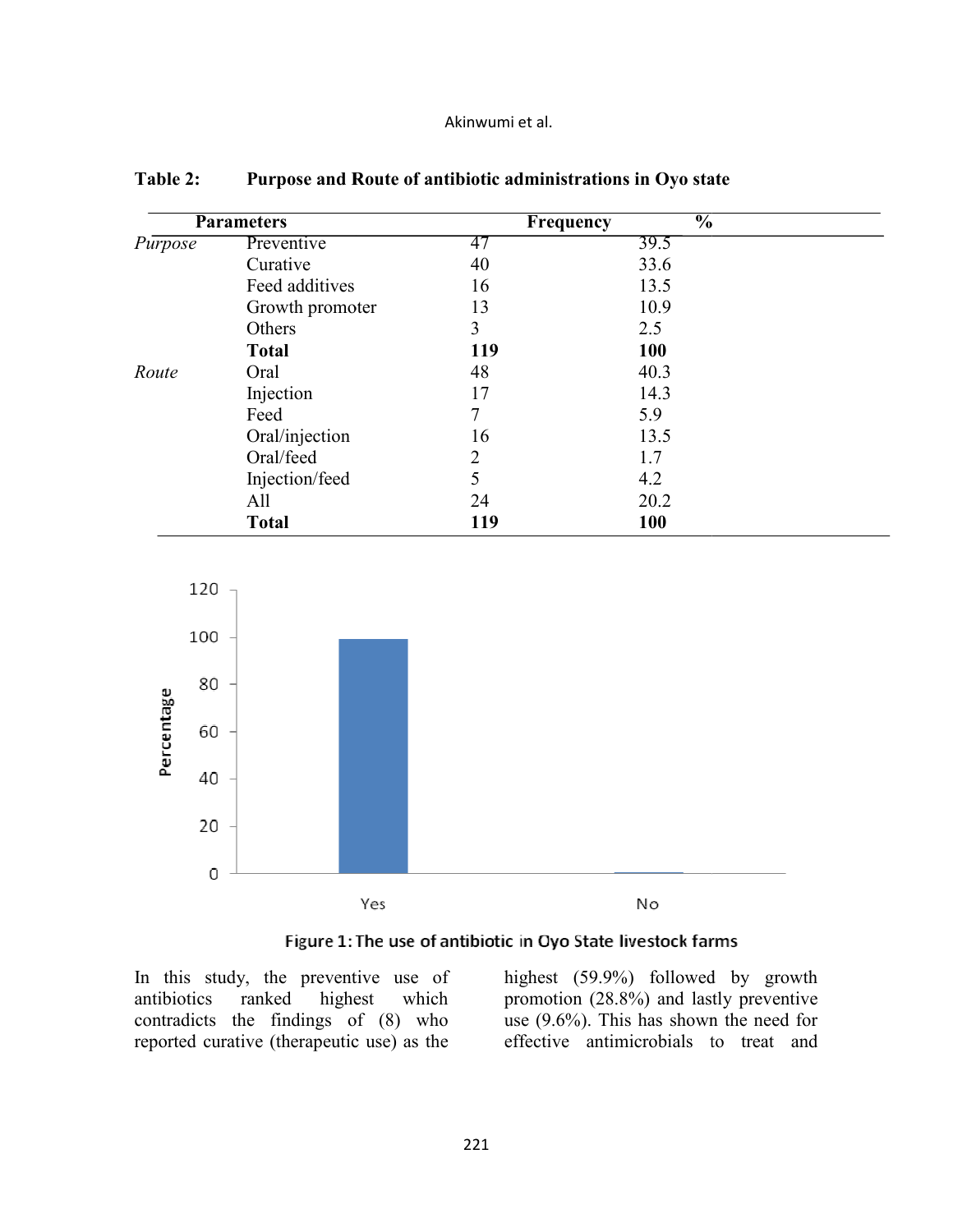prevent diseases in all species of animals is as great as ever. Despite the advances in animal breeding, the new strains of animals are still susceptible to infections with disease causing organism.

The route of administration of antibiotics is considered to be important in the occurrence of antibiotic residues in meat. Since most antibiotics that could lead to residue problems are associated with treatment of health problems intramuscular route of antibiotics administration is considered the most common route associated with antibiotic residue in food animals followed by oral administration (15). Intramuscular and subcutaneous injection can result in very large amount of antibiotics being deposited in a given area and in some situations becomes sequestered for a long period of time. The residue levels at such site may be considerably higher than in short acting one. This however depends on the frequency of administration of these drugs. In food-producing animals, antibiotic can be administrated orally through feed or drinking water and or parenterally (16).

## *Observation and Level of adherence to instructions and expiry date before usage*

Only 2.5% of the respondents did not read instructions before administration of drugs while about 93.1% claimed to

administer drugs based on the specified instruction (Table 3). The adherence to the instruction showed that 43.52% strictly adhere to instruction labels while 27.87% adhere very strictly to it. In Oyo state 97.5% were aware of the expiry date (Table 3) and 85.7% of this people however got to know it through label manual.

The high literacy level of the respondents in the study area has helped matters in the sense that the farmers could read and write and majority of them claimed to use antibiotics and adhere to the instruction labels. According to Khan (17), the antibiotic abuse occurs when they are used unnecessarily, over prescribed, employed in wrong combination, changed quickly over to the other drugs and used persistently which are evident of nonchalant attitude to the instruction and the non-adherence to it. According to the report of Adams (18), extra-label use of drugs which is referred to the administration of drugs in a manner that is not in accordance with the drug labeling is the most common cause of the residue of drugs in the tissues of food animals. This result was supported by (8) who also reported overwhelming majority of the respondents (97.1%) that claimed compliance with the recommended dosage while 2.9% did not.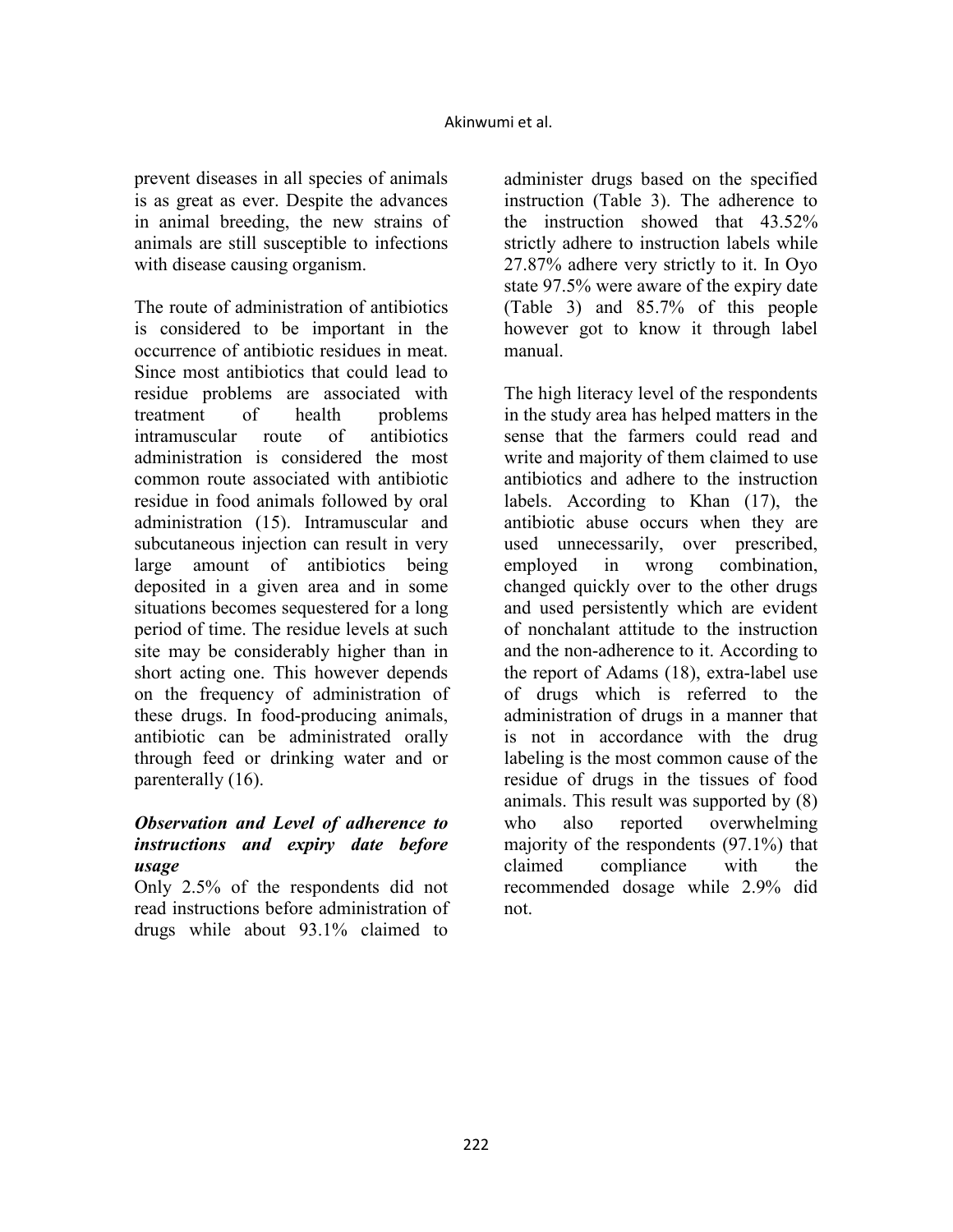|  | Akinwumi et al. |  |  |  |
|--|-----------------|--|--|--|
|--|-----------------|--|--|--|

| <b>Parameters</b>           |                        | Frequency      | $\frac{0}{0}$ |
|-----------------------------|------------------------|----------------|---------------|
| Reading of                  | Yes                    | 116            | 97.5          |
| <b>Instruction</b>          | N <sub>0</sub>         | $\overline{3}$ | 2.5           |
| Before usage                | <b>Total</b>           | 119            | 100           |
| Administration              | Yes                    | 108            | 93.1          |
| <b>Based on instruction</b> | N <sub>0</sub>         | 8              | 6.9           |
|                             | <b>Total</b>           | 116            | 100           |
| Level of adherence          | Very strictly          | 30             | 27.78         |
| To instruction              | strictly               | 47             | 43.52         |
|                             | Fairly                 | 18             | 16.67         |
|                             | Not strictly           | 13             | 12.03         |
|                             | <b>Total</b>           | 108            | 100           |
| Awareness of                | Yes                    | 116            | 97.5          |
| Expiry date                 | N <sub>o</sub>         | $\overline{3}$ | 2.5           |
|                             | <b>Total</b>           | 119            | 100           |
| How do you                  | Label Manual           | 99             | 85.4          |
| Know the                    | Farmers                | 12             | 10.5          |
| Expiry date                 | Sellers<br>Performance | $\overline{2}$ | 1.7           |
|                             | On the animal          | 3              | 2.6           |
|                             | <b>Total</b>           | 116            | 100           |

### **Table 3 Adherence to Instruction and Awareness of Expiring Date**

However, this work contradicted the work of (19) who recorded 27.8% full adherence to vaccination schedule for chicken as against 56.7% non-adherence. Among the farmers in the noncompliance group, some claimed that they learnt from previous experience not to comply with the recommended dose while the cost of the drug was the reason for others.

## *Awareness and observation of withdrawal periods*

In Oyo state, 91.6% of the respondents were aware of the withdrawal period (Fig. 2). Moreover 20.2% of them were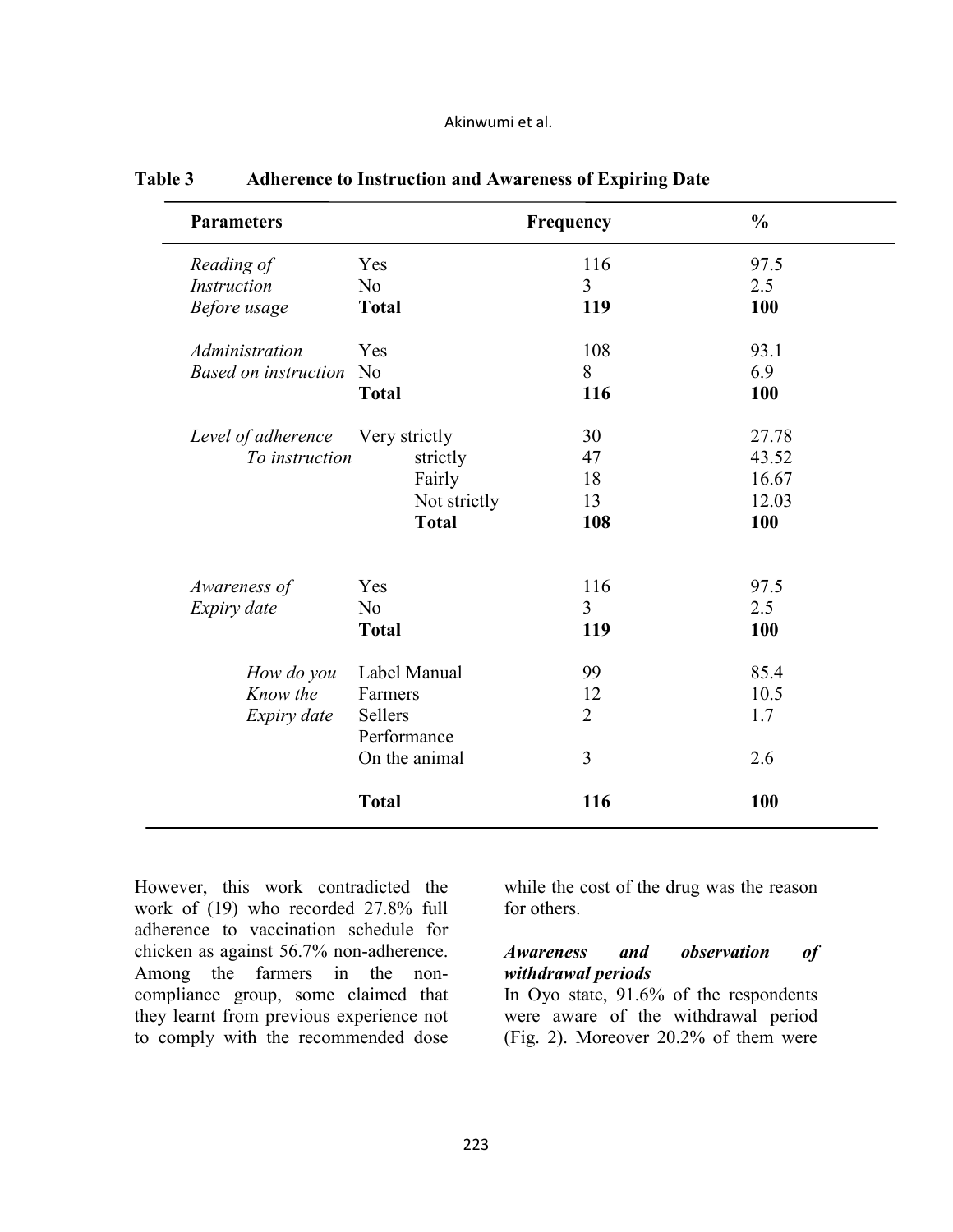not observing withdrawal period while the rest which were the highest claimed to observe it. Also,  $54.10\%$  of them always observed it while 24.8% occasionally observe it, however, the rest were not sure of the frequency of observation.

Among other factors, failure to observe the withdrawal periods of a drug has been reported to be the major cause of antibiotic residues in food – – producing animals  $(20)$ . This according to  $(20)$  has been defined as the interval required for the residue toxicology concern to reach safe concentrations in the tissue of the animal before slaughter. The purpose of

withdrawal periods is to ensure that residues are at acceptable levels, taking into account the administration, the rate of absorption, metabolism and excretion of the drug. According to Sundlorf  $(21)$ , adherence to withdrawal time may be considered burdensome, inconvenient and expensive, this could have been the reason some farmers are not adhering to it. Although, the farmers in this state claimed to be aware of the withdrawal period, their frequencies of observing it showed that some farmers are not always conscious of it and this could be counter -productive to the consumers in the area. method of



Figure 2: Awareness, Observation and frequency of observation of withdrawal period of antibiotics by livestock farmers in Oyo state, Nigeria.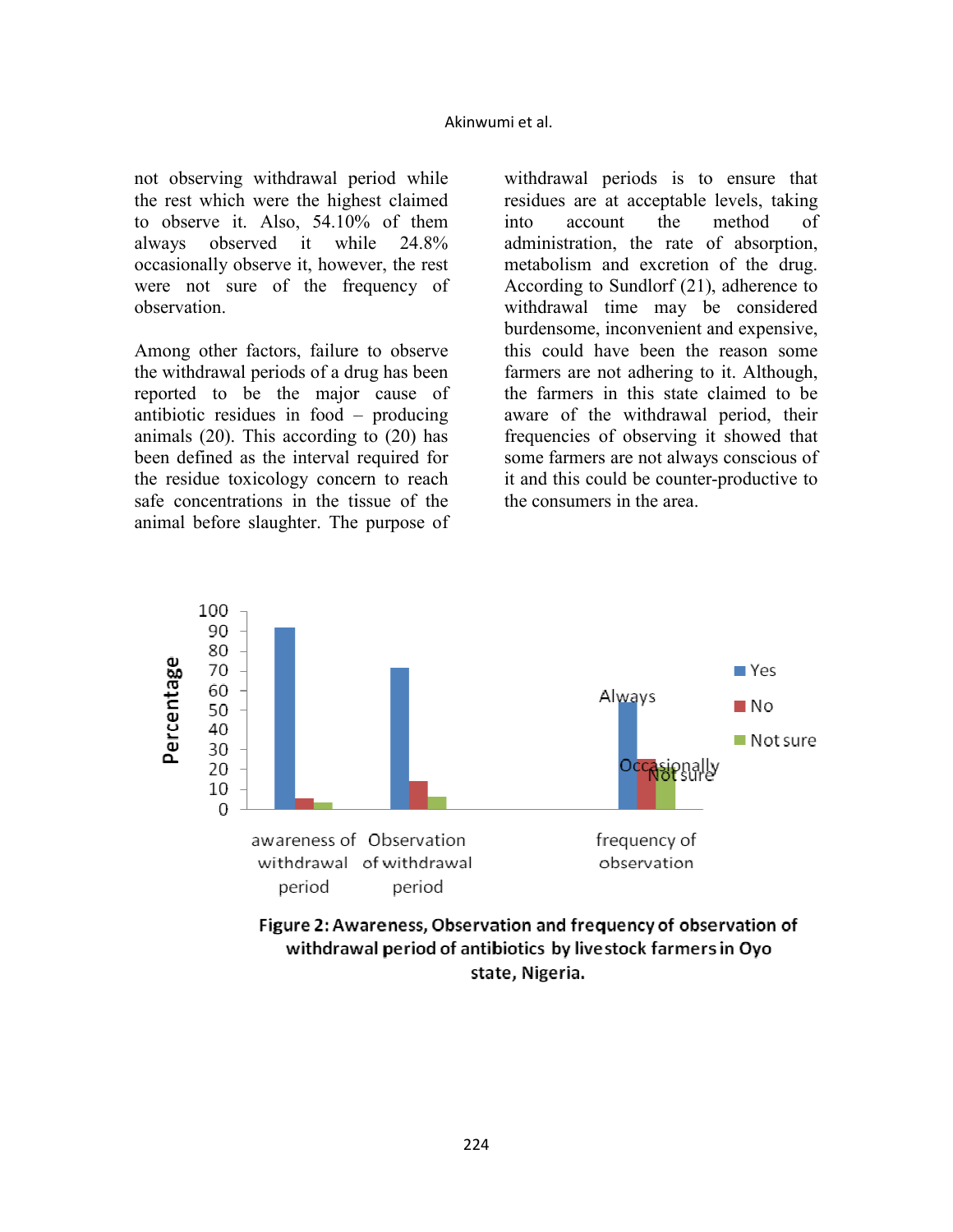#### **Personnel that administered antibiotics**

Figure 3 revealed that administered the drug personally, while 16.8% called the professionals professionals and the rest used attendants or fellow farmers in drug administration. The fact that more farmers personally antibiotics on their livestock could make abuse and misuse of these drugs inevitable. Reason for administration could be the cost of service charged by the professionals (Veterinarian). High charges might have discouraged the farmers from patronizing them coupled with the high price of the drugs, despite their good educational  $63.9%$ administered personal

background as revealed in Table 1. This suggests that literate farmers constituted the larger percentage of those involved in the antibiotics or antimicrobial drug misuse  $(8)$ . Anderson  $(22)$  had attributed the wide spread misuse of antimicrobials in animal husbandry an community in developing countries like Nigeria to free access to such medicines. Oyekunle and Owonikoko (8) have earlier claimed that the supply of antimicrobial agents for administration to animals, herd or flocks should be the sole responsibility of the practitioner or under his supervision. human veterinary



Figure. 3: Personel that administer antibiotics in Oyo state, Nigeria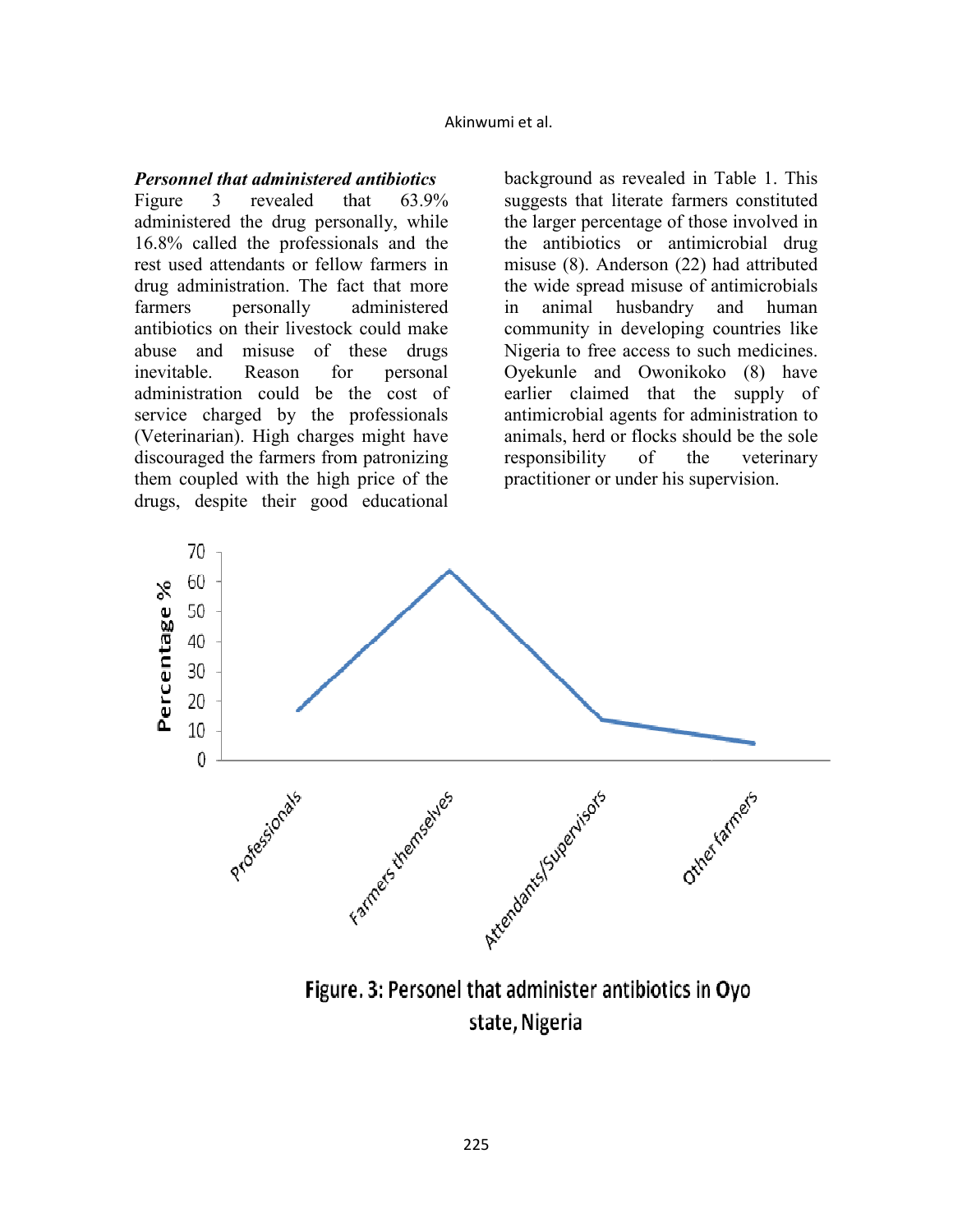#### *Effectiveness and preservation of antibiotics*

Almost all of the respondents found the various antibiotics to be highly effective (31.1%) and effective (61.4%) (Table 4). About 20.2% used all the drugs per time and the rest 79.8% did not. The various ways of preserving drugs are, on the shelf which is in the room, refrigerator and

other means as shown in Table 4. This was in line with (8) who in their study found 99% of the farmers claiming a desired effect of the antimicrobial drugs and also enhancing their profit margin. According to them such desired effects include egg production, rapid growth rate, thriftiness, alertness and good health in poultry birds.

|                                  |                | Frequency | $\frac{0}{0}$ |
|----------------------------------|----------------|-----------|---------------|
| Effectiveness                    | <b>Highly</b>  | 37        | 31.1          |
| Of drugs                         | Effective      | 73        | 61.4          |
|                                  | Fairly         | 9         | 7.5           |
|                                  | Not effective  |           |               |
|                                  | <b>Total</b>   | 119       | <b>100</b>    |
| Use all per time                 | Yes            | 24        | 20.2          |
|                                  | N <sub>o</sub> | 95        | 79.8          |
|                                  | <b>Total</b>   | 119       | 100           |
| <i>Preserve the</i> on the shelf |                | 23        | 24.2          |
| Rest                             | in the room    | 32        | 33.7          |
|                                  | Refrigerator   | 30        | 31.6          |
|                                  | Others         | 10        | 10.5          |
|                                  | <b>Total</b>   | 95        | 100           |

### **Table 4: Effectiveness of the antibiotic usage in Oyo state**

#### **Conclusion**

This study has shown that:

1. Antibiotics are still being used in Nigeria despite the ban in Europe. It is being used for three primary reasons: treatment of sick animals, prevention and control of disease, and improved productivity in which oral route of administration is common.

2. Abuse of these drugs cannot be ruled out as some of the farmers were not conscious of the withdrawal period and does not strictly follow the inscription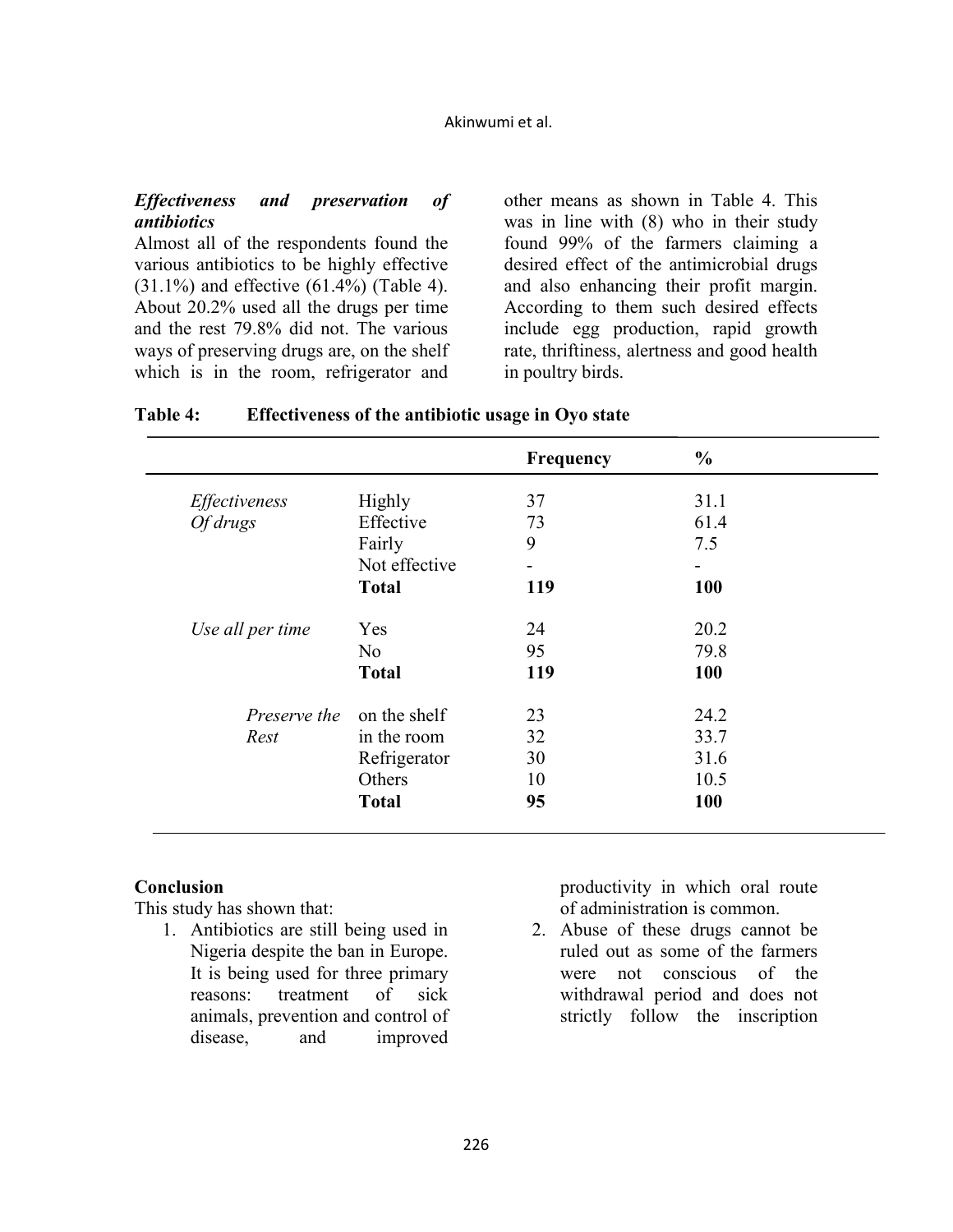labels, exposing meat consumers in the state to the drug residues.

3. Further studies to evaluate the presence of residues or not in meat sold in the state might assist the policy makers in Nigeria to take decision in the interest of the populace as either to join the European Union who has since banned the use of antibiotics drugs in livestock or to still continue with the use with proper advocacy to the farmers on proper usage.

# **References**

- 1. Ogundipe, S.O. (2002). Litter management in poultry production. *AgVet Intervational* 3: 10-11.
- 2. Silbergeld E. K, Price L, Graham J. (2008). Antimicrobial resistance and human health. Industrial Farm Animal Production.: PEW Commission on Industrial Farm Animal Production; 2008. Available from: www.ncifap.org/reports/.
- 3. Rosengren, L. B., Gow, S. P and Weese, J. S (2009). Antimicrobial use and resistance in pigs and chickens. A review of the science, policy and control practices from farm to slaughter. A document of National Collaborating Center for Infectious Diseases, Canada.
- 4. Tajick, M.A and Shohreh, B (2006). Detection of Antibiotics Residue in Chicken Meat Using TLC. *Int. Journal of Poultry Science* 5 (7):611 - 612.
- 5. CAST (1981). Antibiotics in animal feeds. Council for Agricultural Science and Technology, Report No. 88, Ames, I.A.
- *6.* Jawetz, E. (1963). Antibiotics revisited. *Brit. Mod., J. ii: 951.*
- *7.* Dunlop, R. H., McEwen, S. A., Meek, A. H., Friendship, R. A., Clarke, R.C., and Black W. D. (1998). Antimicrobial drug use and related management practices among Ontario swine producers. *Can Vet J.39(2):87-96*
- 8. Oyekunle, M. A and Owoniko, M. O. (2002). Antimicrobial drug usage for Poultry Production within a Local government area in Ogun State. *Nig. J. Anim. Prod.* 29(1):113 - 120.
- 9. SPSS window  $R(2000)$ . Statistical Package for the Social Science. SPSS/Inc. Chicago, IL, 60606.
- 10. Taiwo, A. A., Fajimi, A. K., Raji, M. A., Adebowale, E. A., Ajayi, F. T., Oke, I. O. and Afon, G. O. (2007). Survey of Cattle Production Practices in Ibadan, Nigeria. *Nig. J. Anim. Prod.* 34(1):139-155.
- 11. Fapohunda, J.B., Nworgu, F.C. and Jokotagba, E. O. (2003). Survey of goat farmers in Ibadan South west Local government, Oyo State of Ibadan. In: Proc. 28<sup>th</sup> Ann. Conf. Nig. Soc. Anim. Prod. held at IAR&T, Ibadan pp 428 - 431.
- *12.* Adu, I. F., Aina, A.B.J., Fanimo, A.O., Idowu, A., Okeleye, K.A., Aromolaran, A.B (1998). Peri –